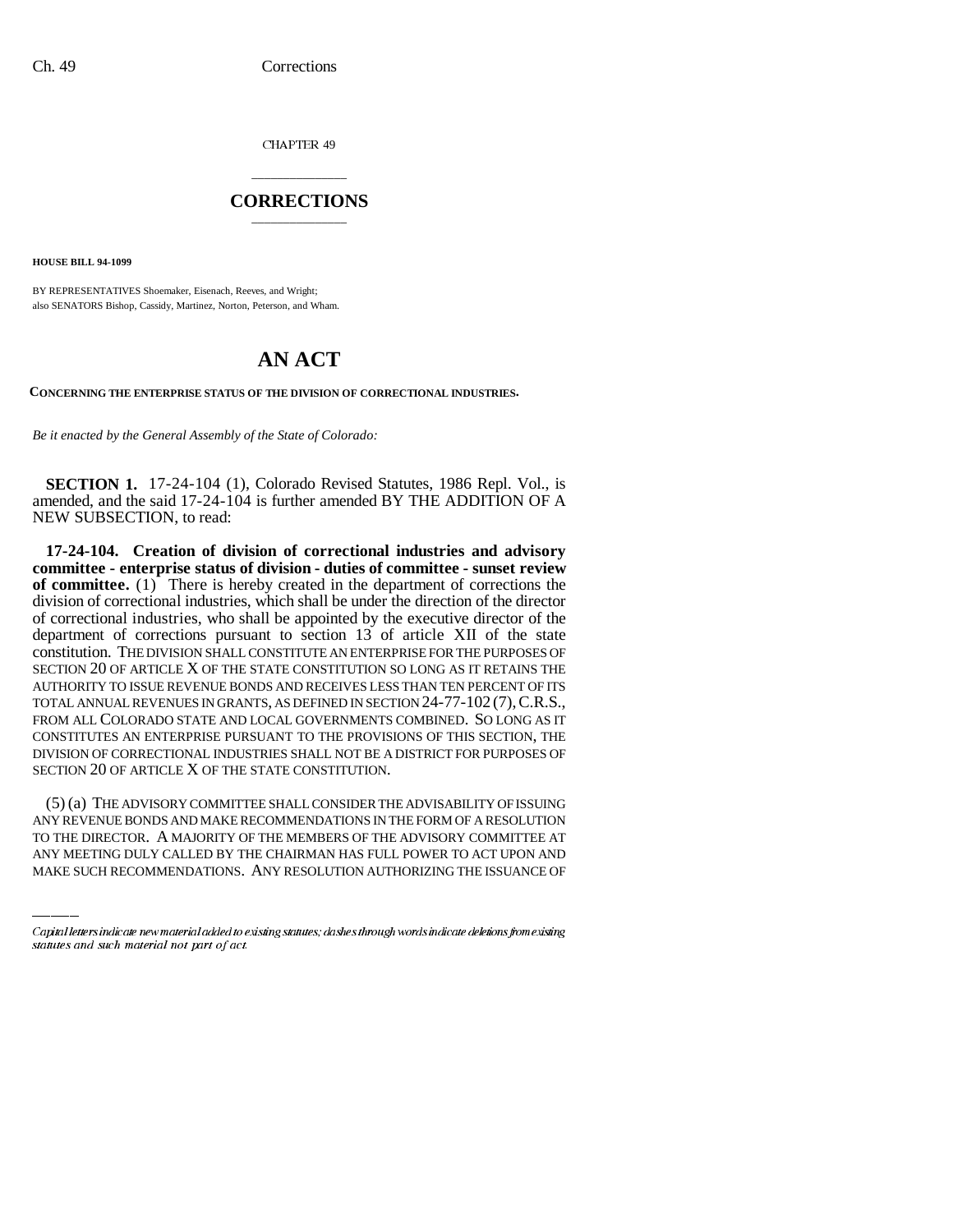BONDS UNDER THE TERMS OF THIS SECTION SHALL INCLUDE:

(I) THE DATE OF ISSUANCE OF THE BONDS;

(II) THE MATURITY DATE OR DATES DURING A PERIOD NOT TO EXCEED THIRTY YEARS FROM THE DATE OF ISSUANCE OF THE BONDS;

(III) THE INTEREST RATE OR RATES ON, AND THE DENOMINATION OR DENOMINATIONS OF, THE BONDS;

(IV) THE FORM OF THE BOND, WHETHER BEARER OR REGISTERED; AND

(V) THE MEDIUM OF PAYMENT OF THE BONDS AND THE PLACE WHERE THE BONDS WILL BE PAID.

(b) ANY RESOLUTION AUTHORIZING THE ISSUANCE OF BONDS UNDER THE TERMS OF THIS SECTION MAY:

(I) STATE THAT THE BONDS ARE TO BE ISSUED IN ONE OR MORE SERIES;

(II) STATE A RANK OR PRIORITY OF THE BONDS; AND

(III) PROVIDE FOR REDEMPTION OF THE BONDS PRIOR TO MATURITY, WITH OR WITHOUT PREMIUM.

(c) A RESOLUTION PERTAINING TO ISSUANCE OF BONDS UNDER THIS SECTION MAY CONTAIN COVENANTS AS TO:

(I) THE PURPOSE TO WHICH THE PROCEEDS OF SALE OF THE BONDS MAY BE APPLIED AND TO THE USE AND DISPOSITION THEREOF;

(II) SUCH MATTERS AS ARE CUSTOMARY IN THE ISSUANCE OF REVENUE BONDS INCLUDING, WITHOUT LIMITATION, THE ISSUANCE AND LIEN POSITION OF OTHER OR ADDITIONAL BONDS; AND

(III) BOOKS OF ACCOUNT AND THE INSPECTION AND AUDIT THEREOF.

(d) THE COMMITTEE MAY PROVIDE FOR PREFERENTIAL SECURITY FOR ANY BONDS, BOTH PRINCIPAL AND INTEREST, TO BE ISSUED UNDER THIS SECTION TO THE EXTENT DEEMED FEASIBLE AND DESIRABLE BY SUCH COMMITTEE OVER ANY BONDS THAT MAY BE ISSUED THEREAFTER.

(e) UPON ISSUANCE OF A BOND BY THE DIVISION PURSUANT TO THE PROVISIONS OF SECTION 17-24-106.3, ANY RESOLUTION MADE PURSUANT TO THE TERMS OF THIS SECTION SHALL BE DEEMED A CONTRACT WITH THE HOLDERS OF THE BONDS, AND THE DUTIES OF THE COMMITTEE UNDER SUCH RESOLUTION SHALL BE ENFORCEABLE BY ANY APPROPRIATE ACTION IN A COURT OF COMPETENT JURISDICTION.

**SECTION 2.** 17-24-106 (1), Colorado Revised Statutes, 1986 Repl. Vol., as amended, is amended BY THE ADDITION OF A NEW PARAGRAPH to read: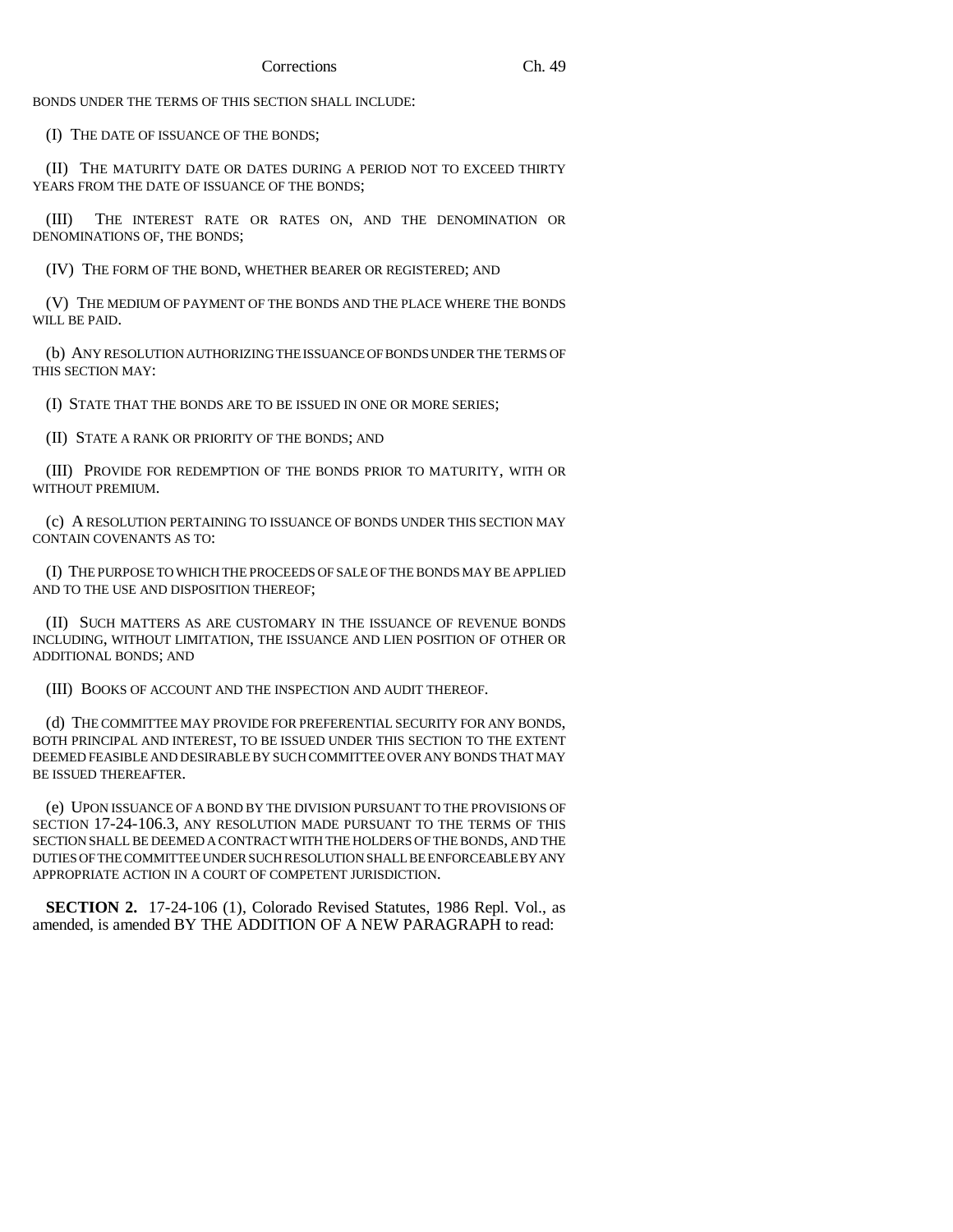**17-24-106. General powers of the division.** (1) In addition to any other powers granted to the division by this article, the division shall have the following powers:

(s) TO AUTHORIZE AND ISSUE REVENUE BONDS PURSUANT TO THE PROVISIONS OF SECTION 17-24-106.3.

**SECTION 3.** Article 24 of title 17, Colorado Revised Statutes, 1986 Repl. Vol., as amended,is amended BY THE ADDITION OF A NEW SECTION to read:

**17-24-106.3. Revenue bonds - authority - issuance - requirements covenants.** (1) (a) SUBJECT TO THE PRIOR APPROVAL OF THE CORRECTIONAL INDUSTRIES ADVISORY COMMITTEE ACTING BY RESOLUTION IN ACCORDANCE WITH THE PROVISIONS OF SECTION 17-24-104 (5) AND FROM BOTH HOUSES OF THE GENERAL ASSEMBLY ACTING EITHER BY BILL OR JOINT RESOLUTION, THE DIVISION MAY, IN ACCORDANCE WITH THE REQUIREMENTS OF SUBSECTION (2) OF THIS SECTION, AUTHORIZE AND ISSUE REVENUE BONDS IN AN AMOUNT NOT TO EXCEED ONE MILLION DOLLARS IN THE AGGREGATE FOR EXPENSES OF THE DIVISION.

(b) ALL BONDS ISSUED BY THE DIVISION SHALL PROVIDE THAT:

(I) NO HOLDER OF ANY SUCH BOND MAY COMPEL THE STATE OR ANY SUBDIVISION THEREOF TO EXERCISE ITS APPROPRIATION OR TAXING POWER; AND

(II) THE BOND DOES NOT CONSTITUTE A DEBT OF THE STATE AND IS PAYABLE ONLY FROM THE NET REVENUES ALLOCATED TO THE DIVISION FOR EXPENSES AS DESIGNATED IN SUCH BOND.

(2) ANY BONDS ISSUED PURSUANT TO THE TERMS OF THIS SECTION MAY BE SOLD AT PUBLIC OR PRIVATE SALE. IF BONDS ARE TO BE SOLD AT A PUBLIC SALE, THE DIVISION SHALL ADVERTISE THE SALE IN SUCH MANNER AS THE GENERAL ASSEMBLY AUTHORIZES BY BILL OR JOINT RESOLUTION. ALL BONDS ISSUED PURSUANT TO THE TERMS OF THIS SECTION SHALL BE SOLD AT A PRICE NOT LESS THAN THE PAR VALUE THEREOF, TOGETHER WITH ALL ACCRUED INTEREST TO THE DATE OF DELIVERY.

(3) NOTWITHSTANDING ANY PROVISIONS OF THE LAW TO THE CONTRARY, ALL BONDS ISSUED PURSUANT TO THIS SECTION ARE NEGOTIABLE.

(4) BONDS ISSUED UNDER THIS SECTION SHALL BE VALID AND BINDING OBLIGATIONS, REGARDLESS OF WHETHER, PRIOR TO THE DELIVERY THEREOF AND PAYMENT THEREFOR, ANY OR ALL OF THE PERSONS WHOSE SIGNATURES APPEAR THEREON HAVE CEASED TO SERVE IN THEIR OFFICIAL CAPACITIES.

(5) (a) EXCEPT AS OTHERWISE PROVIDED IN A RESOLUTION AUTHORIZING BONDS PURSUANT TO THE PROVISIONS OF SECTION 17-24-104 (5), ALL BONDS OF THE SAME ISSUE UNDER THIS SECTION SHALL HAVE A PRIOR AND PARAMOUNT LIEN ON THE NET REVENUES PLEDGED THEREFOR.

(b) BONDS OF THE SAME ISSUE OR SERIES ISSUED UNDER THIS SECTION SHALL BE EQUALLY AND RATABLY SECURED, WITHOUT PRIORITY BY REASON OF NUMBER, DATE, SALE, EXECUTION, OR DELIVERY, BY A LIEN ON THE NET REVENUE PLEDGED IN ACCORDANCE WITH THE TERMS OF THE RESOLUTION AUTHORIZING THE BONDS.